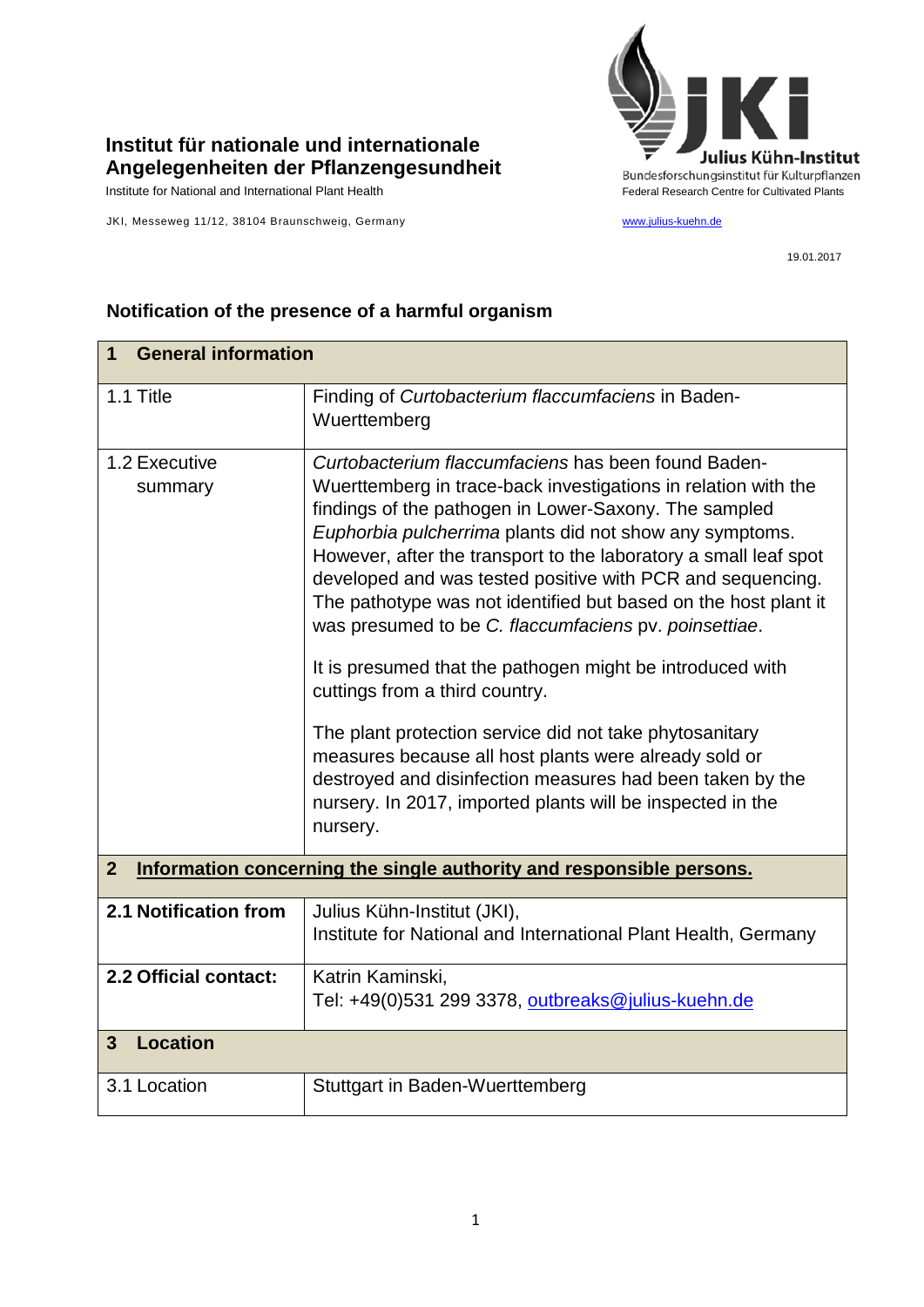| Reason of the notification and the pest status<br>4                                                                                         |                                                                                                                                                                                                                                                                                                                                                                  |  |
|---------------------------------------------------------------------------------------------------------------------------------------------|------------------------------------------------------------------------------------------------------------------------------------------------------------------------------------------------------------------------------------------------------------------------------------------------------------------------------------------------------------------|--|
| 4.1 First finding in Germany<br>or in the area                                                                                              | Appearance of the harmful organism in part of the<br>territory of Germany, in which its presence was<br>previously unknown                                                                                                                                                                                                                                       |  |
| 4.2 Pest status of the area<br>where the harmful<br>organism has been<br>found present, after the<br>official confirmation.                 | Absent, eradicated                                                                                                                                                                                                                                                                                                                                               |  |
| 4.3 Pest status in Germany<br>before the official<br>confirmation of the<br>presence, or suspected<br>presence, of the<br>harmful organism. | Absent, eradicated                                                                                                                                                                                                                                                                                                                                               |  |
| 4.4 Pest status in Germany<br>after the official<br>confirmation of the<br>presence of the harmful<br>organism.                             | Absent, eradicated                                                                                                                                                                                                                                                                                                                                               |  |
| Finding, sampling, testing and confirmation of the harmful organism.<br>$5\phantom{1}$                                                      |                                                                                                                                                                                                                                                                                                                                                                  |  |
| 5.1 How the presence or<br>appearance of the<br>harmful organism was<br>found.                                                              | Trace back inspections related to the specific presence<br>of the harmful organism                                                                                                                                                                                                                                                                               |  |
| 5.2 Date of finding:                                                                                                                        | 20.12.2016                                                                                                                                                                                                                                                                                                                                                       |  |
| 5.3 Sampling for laboratory<br>analysis.                                                                                                    | 12 plants from neighboring greenhouses were sent to<br>the laboratory. The plants did not show any symptoms.                                                                                                                                                                                                                                                     |  |
| 5.4 Name and address of<br>the Laboratory.                                                                                                  | Landwirtschaftskammer Nordrhein-Westfalen,<br>Pflanzenschutzdienst                                                                                                                                                                                                                                                                                               |  |
| 5.5 Diagnostic method.                                                                                                                      | The Curtobacterium flaccumfaciens was detected<br>based on principles of the PM $7/102$ (1) –<br>Curtobacterium flaccumfaciens pv. flaccumfaciens. The<br>bacterium was isolated form a leaf spot of 1 plant. It<br>could not be isolated from the plants without symptoms.<br>The leaf spot only developed during transport of the<br>sample to the laboratory. |  |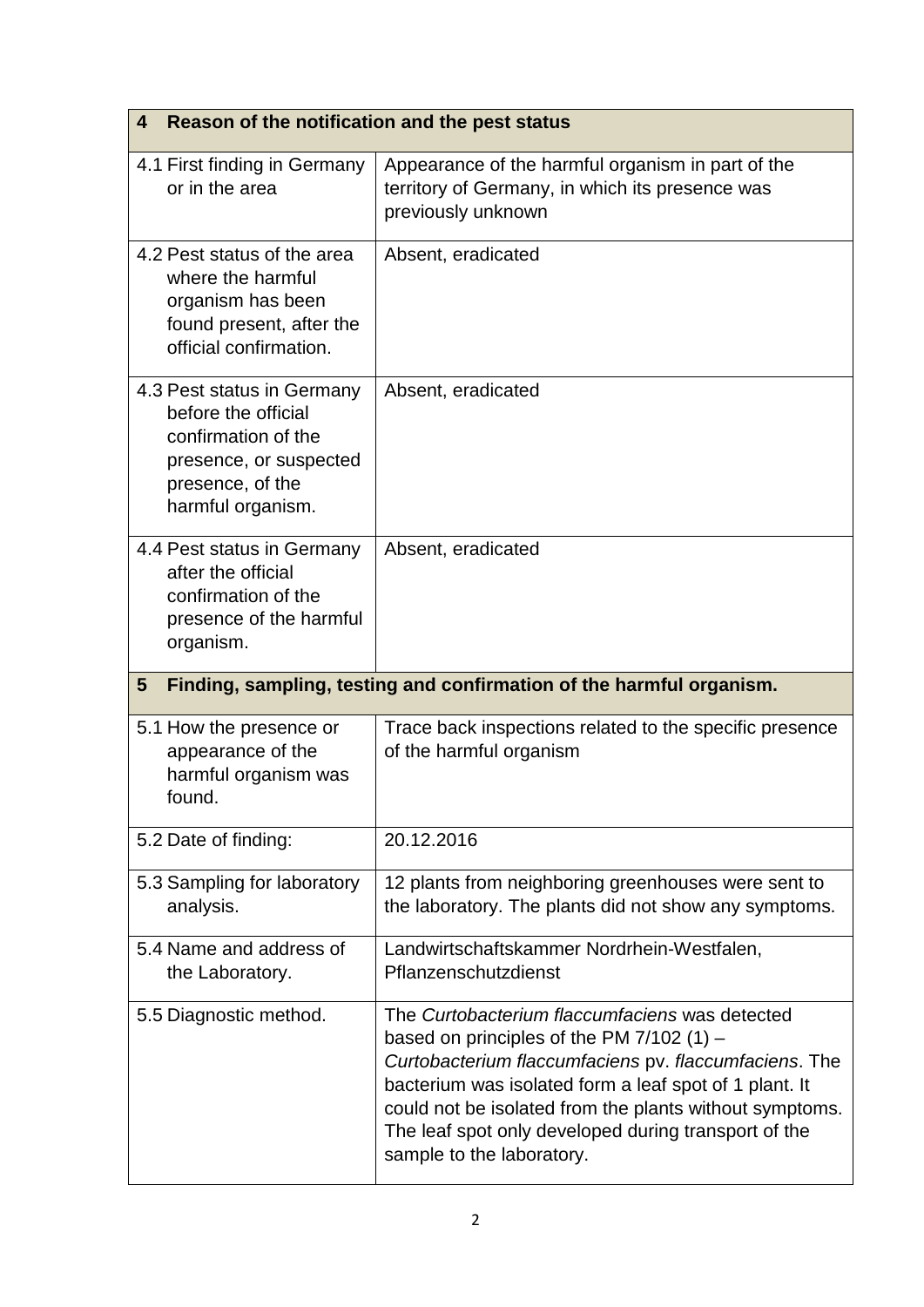|                                                                                | The pathotype was not identified but based on the post<br>plant it is presumed that it might be C. flaccumfaciens<br>pv. poinsettiae.                                                                                         |  |
|--------------------------------------------------------------------------------|-------------------------------------------------------------------------------------------------------------------------------------------------------------------------------------------------------------------------------|--|
| 5.6 Date of official<br>confirmation of the<br>harmful organism's<br>identity. | 20.12.2016                                                                                                                                                                                                                    |  |
| 6                                                                              | Infested area, and the severity and source of the outbreak in that area.                                                                                                                                                      |  |
| 6.1 Size and delimitation of<br>the infested area.                             | 1 lot of 15,000 plants                                                                                                                                                                                                        |  |
| 6.2 Characteristics of the<br>infested area and its<br>vicinity.               | Physically closed conditions: greenhouse                                                                                                                                                                                      |  |
| 6.3 Host plants in the<br>infested area and its<br>vicinity.                   | Euphorbia pulcherrima                                                                                                                                                                                                         |  |
| 6.4 Infested plant(s), plant<br>product(s) and other<br>object(s).             | Euphorbia pulcherrima                                                                                                                                                                                                         |  |
| 6.5 Vectors present in the<br>area.                                            | $\blacksquare$                                                                                                                                                                                                                |  |
| 6.6 Severity of the<br>outbreak.                                               | Unknown. Most of the poinsettia plants were already<br>delivered to the clients when the inspection took place.                                                                                                               |  |
| 6.7 Source of the outbreak.                                                    | The cuttings had been imported from a Third Country<br>where the nursery holds the mother plants. It is<br>presumed that the pathogen was introduced with the<br>cuttings.                                                    |  |
| <b>Official phytosanitary measures.</b><br>7                                   |                                                                                                                                                                                                                               |  |
| 7.1 Adoption of official<br>phytosanitary<br>measures.                         | No official phytosanitary measures were taken because<br>all host plants were already sold / destroyed.<br>Disinfection measures have been taken by the nursery.<br>In 2017, plants from the Third Country will be inspected. |  |
| 7.2 Specific surveys.                                                          | Yes (see $7.1$ )                                                                                                                                                                                                              |  |